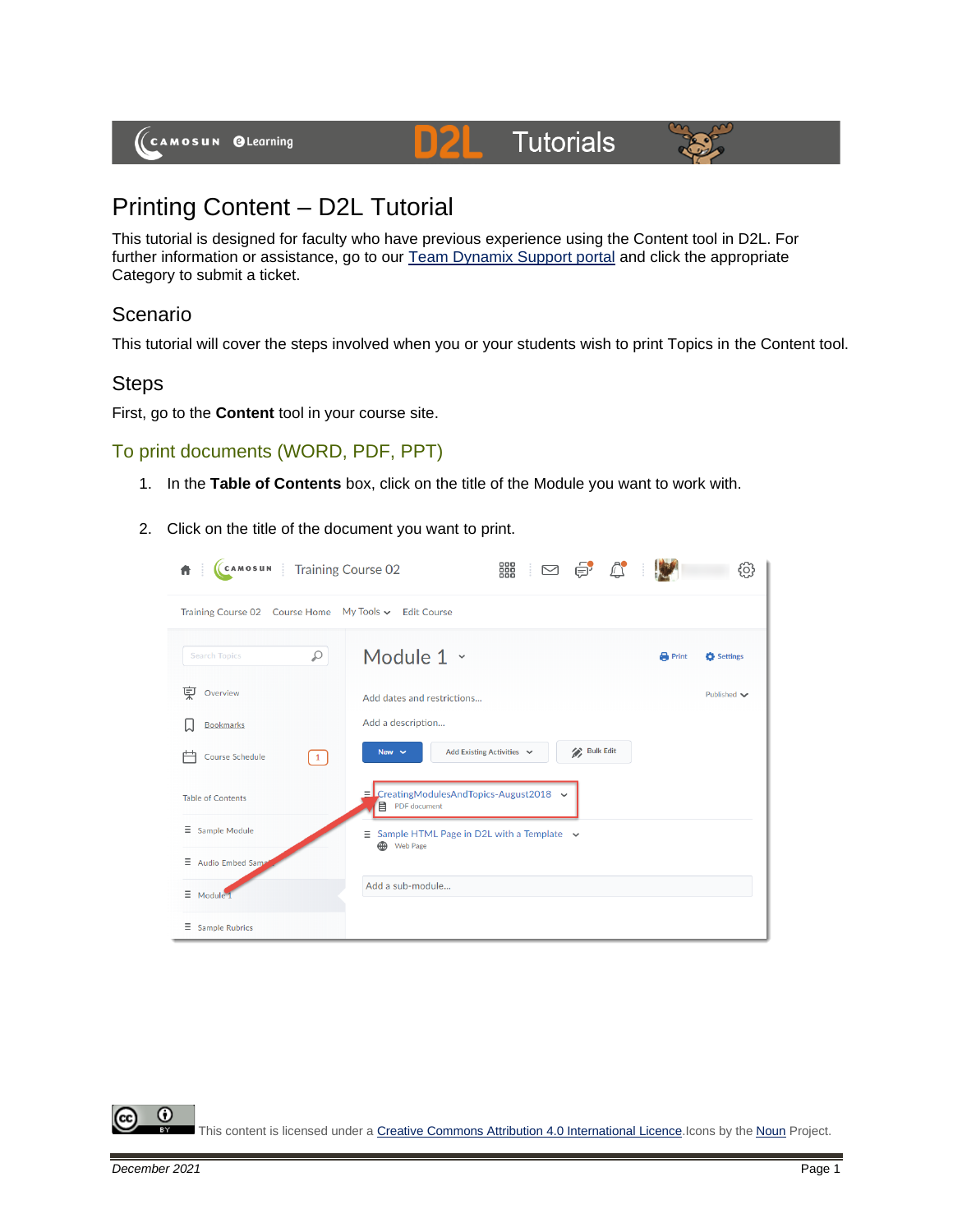3. Click the **Download** button to save the file to your computer, then open it in the appropriate program (for example, WORD or PowerPoint) and print the document from there.

|                                                                          | eLearning D2L                                                                                                                                                                                                                                      | at Camosuni               |   |
|--------------------------------------------------------------------------|----------------------------------------------------------------------------------------------------------------------------------------------------------------------------------------------------------------------------------------------------|---------------------------|---|
|                                                                          | Creating Mody es and Topics in the Content Tool - D2L Tutorial<br>This tutorial is designed for faculty who have previous experience using the Content tool in D2L. For<br>further information, pease contact desupport@camosun.ca for assistance. |                           |   |
|                                                                          |                                                                                                                                                                                                                                                    |                           |   |
|                                                                          |                                                                                                                                                                                                                                                    |                           |   |
| $\left\langle \left\langle \right\rangle \right\rangle$<br>$\Omega$<br>÷ | $14 - 3$                                                                                                                                                                                                                                           |                           | ≫ |
| <b>Download</b><br>Open with docReader                                   |                                                                                                                                                                                                                                                    |                           |   |
| <b>Activity Details</b>                                                  | Learning Objectives                                                                                                                                                                                                                                | <b>Completion Summary</b> |   |

 $\overline{0}$ (cc This content is licensed under [a Creative Commons Attribution 4.0 International Licence.I](https://creativecommons.org/licenses/by/4.0/)cons by the [Noun](https://creativecommons.org/website-icons/) Project.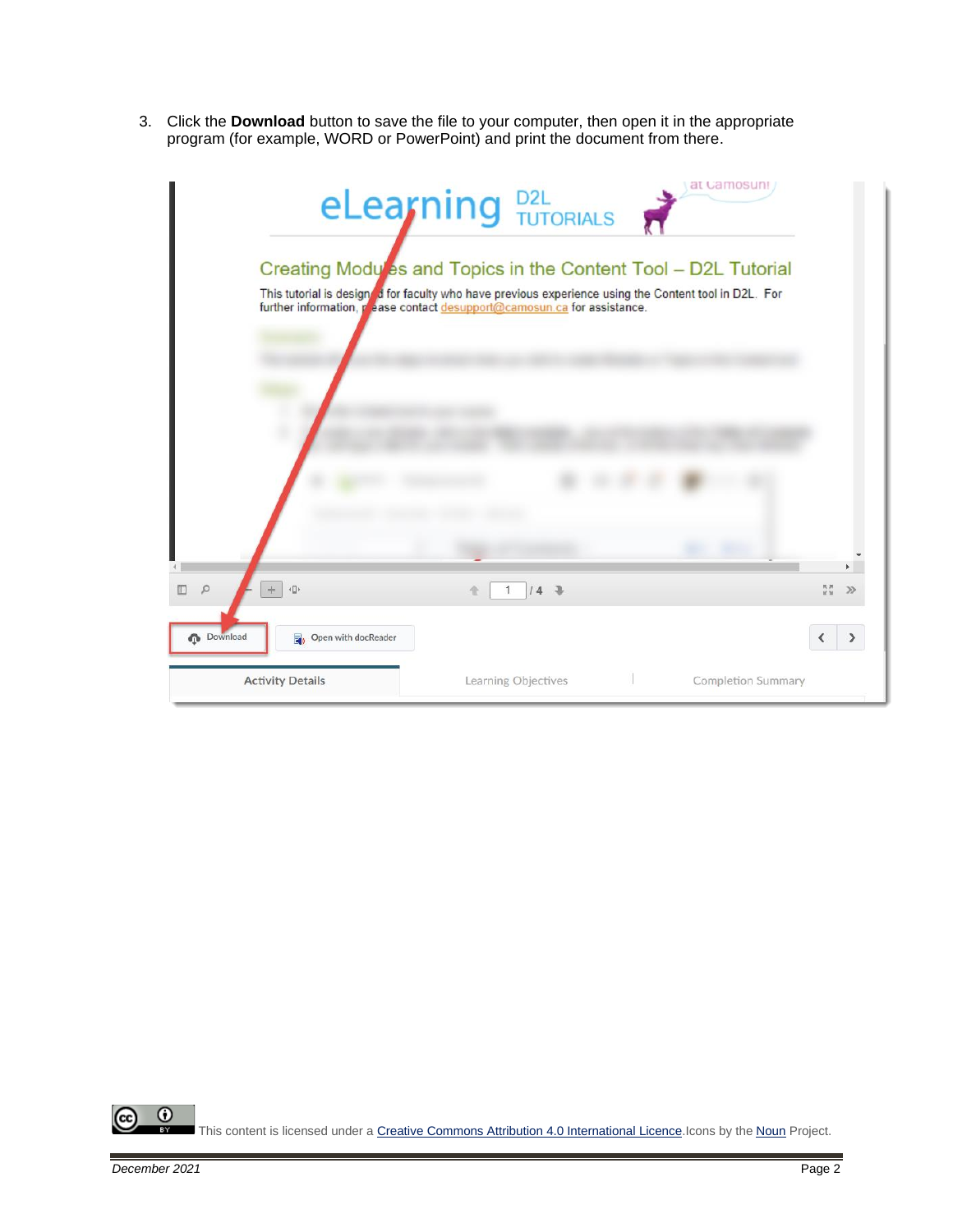# To print an Web Page (a New File created in D2L)

- 1. In the **Table of Contents** box, click on the title of the Module you want to work with.
- 2. Click on the title of the Web Page you want to print.

| Training Course 02 Course Home                       | $My$ Tools $\vee$ Edit Course                                        |              | $\sim$             |
|------------------------------------------------------|----------------------------------------------------------------------|--------------|--------------------|
| ₽<br>Search Topics                                   | Module 1 ~                                                           | <b>Print</b> | Settings           |
| 莫<br>Overview                                        | Add dates and restrictions                                           |              | Published $\smile$ |
| <b>Bookmarks</b>                                     | Add a description                                                    |              |                    |
| Course Schedule<br>$\begin{bmatrix} 1 \end{bmatrix}$ | <b>Bulk Edit</b><br>Add Existing Activities $\vee$<br>New $\vee$     |              |                    |
| Table of Contents                                    | CreatingModulesAndTopics-August2018 $\sim$<br>Ξ<br>目<br>PDF document |              |                    |
| Ξ<br>Sample Module                                   | $\equiv$ Sample HTML Page in D2L with a Template $\sim$<br>Web Page  |              |                    |
| Ξ<br>Audio Embed Sample                              |                                                                      |              |                    |
| Ξ<br>Module 1                                        | Add a sub-module                                                     |              |                    |
| Ξ<br>Sample Rubrics                                  |                                                                      |              |                    |

3. Scroll to the bottom of the HTML page, and click **Print**.

| auque quis mi. SuspendissePhasellus hendrerit lacus eq                          | sit amet porta dapibus, liqula ipsum semper dui, non semper odio auque quis mi. Suspendisse m tellus ante, tincidunt vel<br>elementum ac, ultrices quis lacus. Aliguam facilisis, ante sit amet porta dapibus, ligula ipsum semper dui, non semper odio                |                           |
|---------------------------------------------------------------------------------|------------------------------------------------------------------------------------------------------------------------------------------------------------------------------------------------------------------------------------------------------------------------|---------------------------|
| Heading 3, colour with bottom stripe                                            |                                                                                                                                                                                                                                                                        |                           |
|                                                                                 | Aliguam facilisis, ante sit amet porta dapibus, ligula ipsum semper dui, non semper odio augue quis mi. SuspendissePhasellus<br>hendrerit lacus eget libero adipiscin imperdiet. Fusce condimentum rutrum elit. Praesent porttitor sodales tempus.                     |                           |
| semper dui, non semper odio auque qualmi.                                       | ultrices quis lacus. Aliquam facilisis, a te sit amet porta dapibus, liqula ipsum semper dui, non semper odio auque quis<br>miAliquam tellus ante, tincidunt vel ele nentum ac, ultrices quis lacus. Aliquam facilisis, ante sit amet porta dapibus, liqula ipsum      |                           |
| <b>HEADING 4 IS ALL CAPS</b><br>ipsum semper dui, non semper odio augue quis mi | SuspendissePhasellus hendrerit lacus eget bero adipiscing imperdiet. Fusce condimentum rutrum elit. Praesent porttitor sodales<br>tempus. Aliquam tellus ante, tincidunt vel en mentum ac, ultrices quis lacus. Aliquam facilisis, ante sit amet porta dapibus, liqula |                           |
| <b>Edit HTML</b><br><b>n</b> Download                                           | a<br>Print<br>Open with docReader                                                                                                                                                                                                                                      |                           |
| <b>Activity Details</b>                                                         | Learning Objectives                                                                                                                                                                                                                                                    | <b>Completion Summary</b> |

4. Select your printer and click **OK**, or **Print,** depending on which browser you are using.

This content is licensed under [a Creative Commons Attribution 4.0 International Licence.I](https://creativecommons.org/licenses/by/4.0/)cons by the [Noun](https://creativecommons.org/website-icons/) Project.

 $\odot$